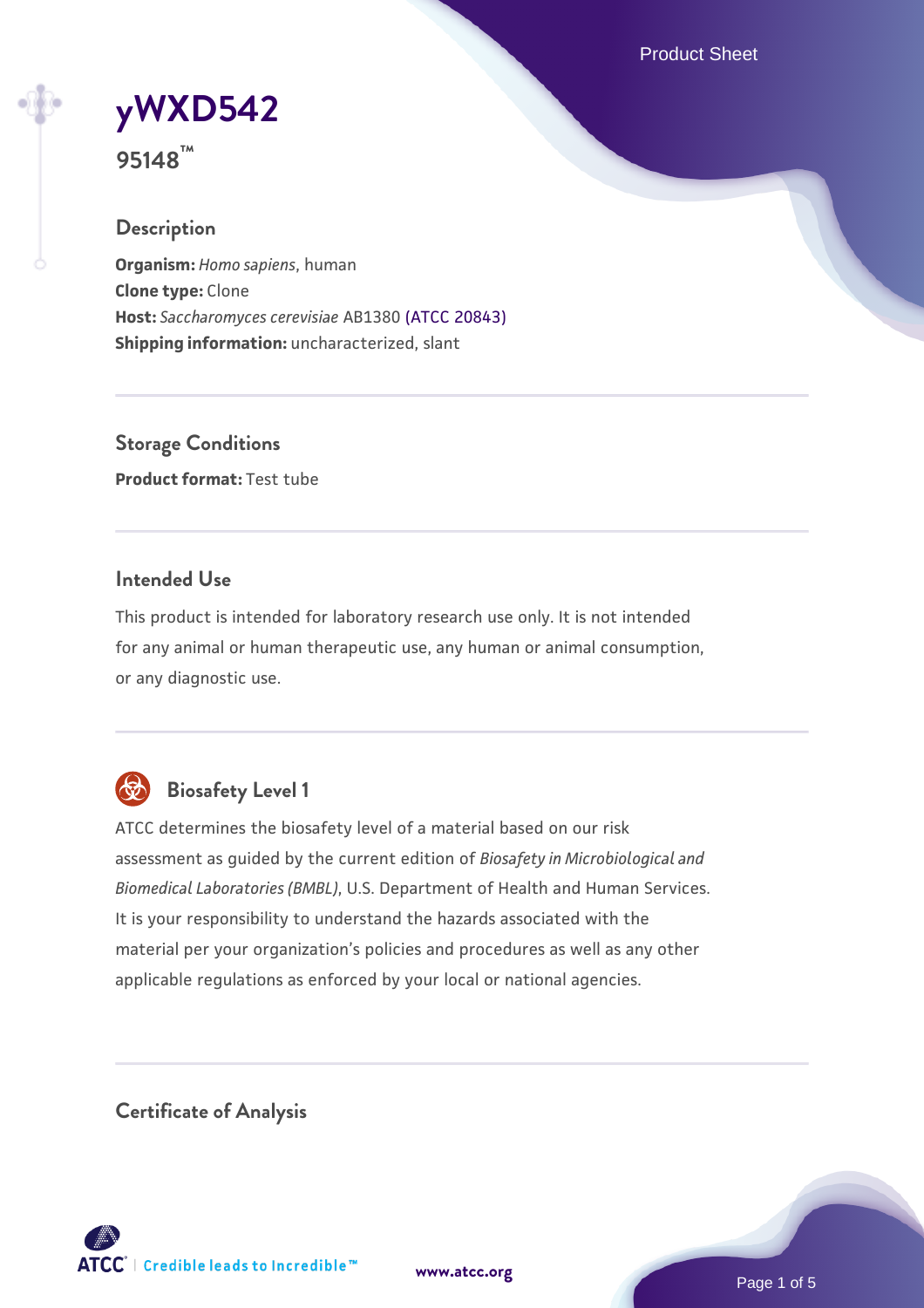

For batch-specific test results, refer to the applicable certificate of analysis that can be found at www.atcc.org.

### **Insert Information**

**Type of DNA:** genomic **Genome:** Homo sapiens **Chromosome:** X **Gene name:** DNA Segment, single copy **Gene product:** DNA Segment, single copy **Contains complete coding sequence:** Unknown

### **Vector Information**

**Vector name:** unknown **Type of vector:** YAC **Markers:** SUP4; URA3; TRP1

#### **Growth Conditions**

**Medium:**  [ATCC Medium 1245: YEPD](https://www.atcc.org/-/media/product-assets/documents/microbial-media-formulations/1/2/4/5/atcc-medium-1245.pdf?rev=705ca55d1b6f490a808a965d5c072196) **Temperature:** 30°C

#### **Notes**

More information may be available from ATCC (http://www.atcc.org or 703- 365-2620).

## **Material Citation**

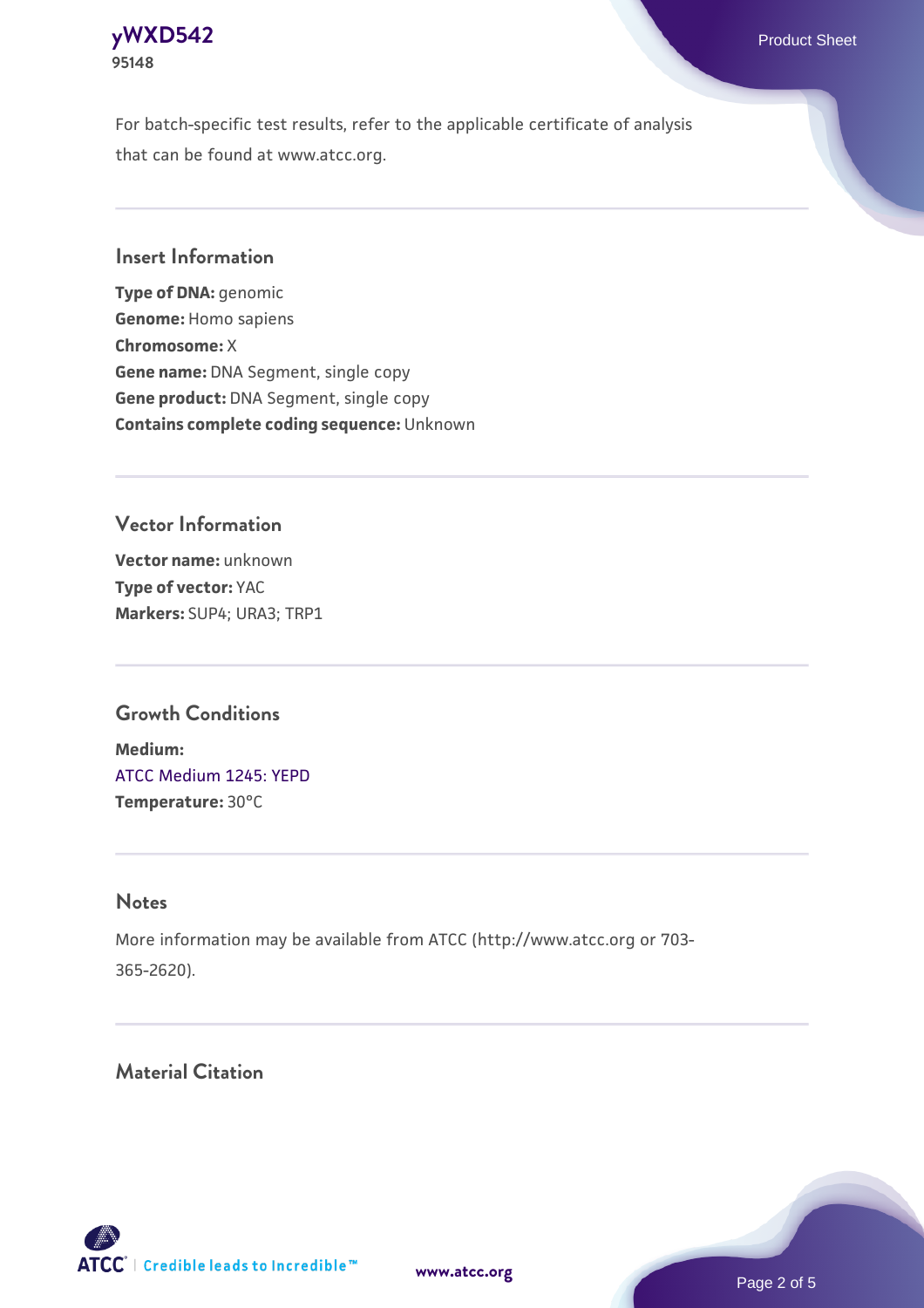#### **[yWXD542](https://www.atcc.org/products/95148)** Product Sheet **95148**

If use of this material results in a scientific publication, please cite the material in the following manner: yWXD542 (ATCC 95148)

#### **References**

References and other information relating to this material are available at www.atcc.org.

### **Warranty**

The product is provided 'AS IS' and the viability of  $ATCC<sup>®</sup>$  products is warranted for 30 days from the date of shipment, provided that the customer has stored and handled the product according to the information included on the product information sheet, website, and Certificate of Analysis. For living cultures, ATCC lists the media formulation and reagents that have been found to be effective for the product. While other unspecified media and reagents may also produce satisfactory results, a change in the ATCC and/or depositor-recommended protocols may affect the recovery, growth, and/or function of the product. If an alternative medium formulation or reagent is used, the ATCC warranty for viability is no longer valid. Except as expressly set forth herein, no other warranties of any kind are provided, express or implied, including, but not limited to, any implied warranties of merchantability, fitness for a particular purpose, manufacture according to cGMP standards, typicality, safety, accuracy, and/or noninfringement.

#### **Disclaimers**

This product is intended for laboratory research use only. It is not intended for any animal or human therapeutic use, any human or animal consumption,

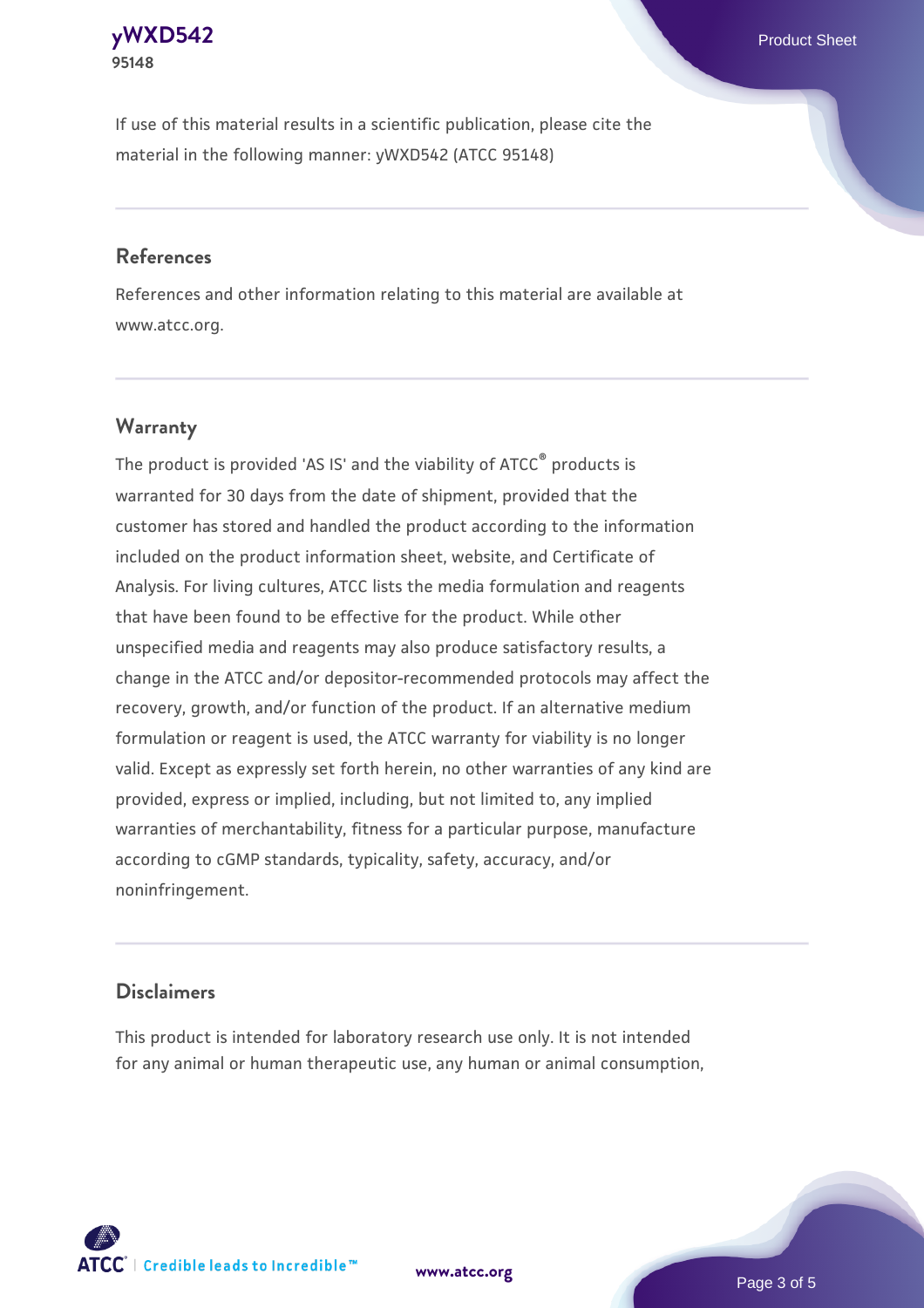

or any diagnostic use. Any proposed commercial use is prohibited without a license from ATCC.

While ATCC uses reasonable efforts to include accurate and up-to-date information on this product sheet, ATCC makes no warranties or representations as to its accuracy. Citations from scientific literature and patents are provided for informational purposes only. ATCC does not warrant that such information has been confirmed to be accurate or complete and the customer bears the sole responsibility of confirming the accuracy and completeness of any such information.

This product is sent on the condition that the customer is responsible for and assumes all risk and responsibility in connection with the receipt, handling, storage, disposal, and use of the ATCC product including without limitation taking all appropriate safety and handling precautions to minimize health or environmental risk. As a condition of receiving the material, the customer agrees that any activity undertaken with the ATCC product and any progeny or modifications will be conducted in compliance with all applicable laws, regulations, and guidelines. This product is provided 'AS IS' with no representations or warranties whatsoever except as expressly set forth herein and in no event shall ATCC, its parents, subsidiaries, directors, officers, agents, employees, assigns, successors, and affiliates be liable for indirect, special, incidental, or consequential damages of any kind in connection with or arising out of the customer's use of the product. While reasonable effort is made to ensure authenticity and reliability of materials on deposit, ATCC is not liable for damages arising from the misidentification or misrepresentation of such materials.

Please see the material transfer agreement (MTA) for further details regarding the use of this product. The MTA is available at www.atcc.org.

#### **Copyright and Trademark Information**

© ATCC 2021. All rights reserved.

ATCC is a registered trademark of the American Type Culture Collection.



**[www.atcc.org](http://www.atcc.org)**